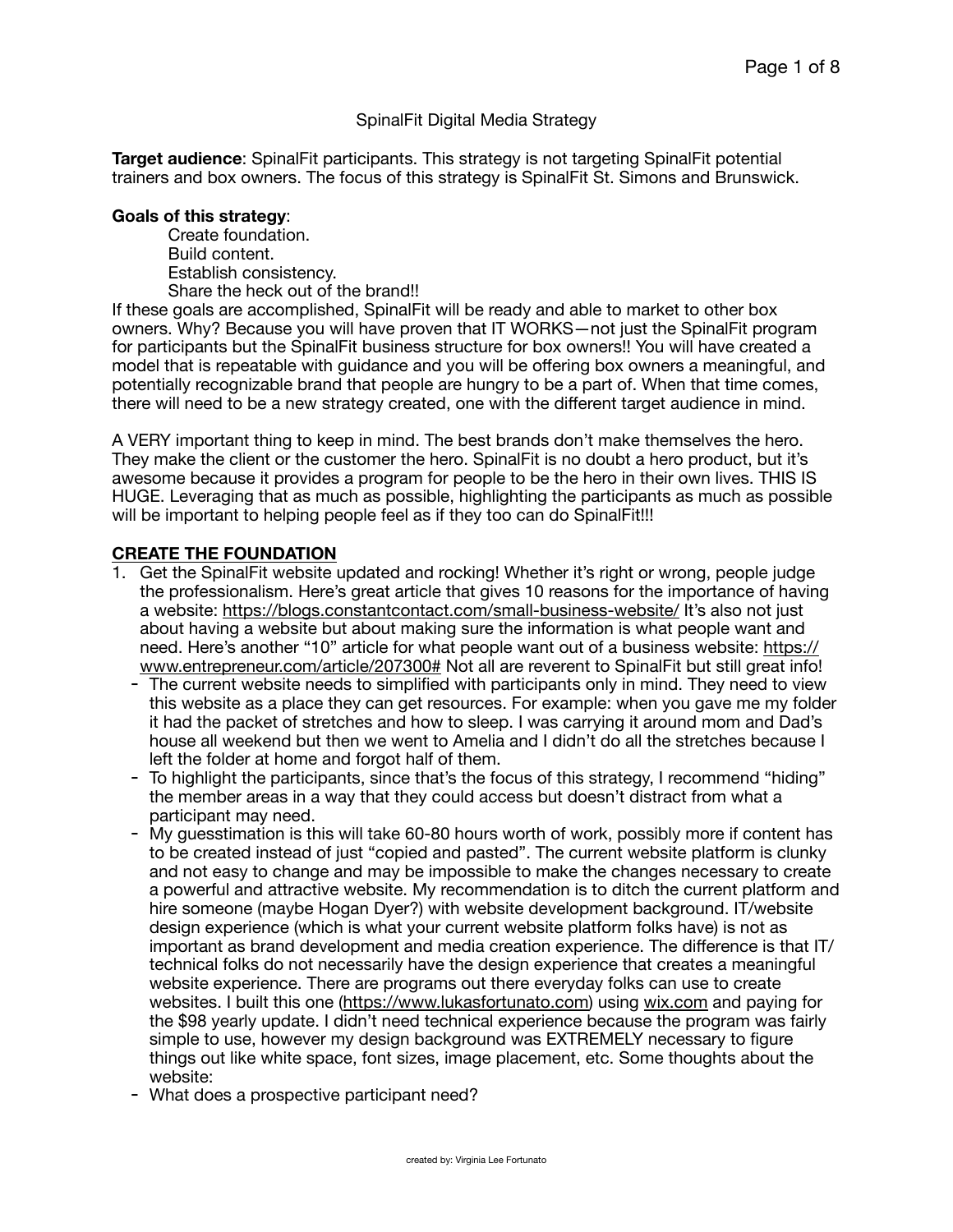- Think WHY SpinalFit and maximize that as the focus of the website, then get into the whats. The catch phrase "every BODY can do it" needs to be front and center and used as often as possible. This is the WHY. Why would you even consider SpinalFit?? Because EVERYONE can do SpinalFit!! :)
- The Whats:
	- "What is SpinalFit" (this will have nothing to do with Dr. Carlyle)
	- Who created the program (this will have everything to do with Dr. Carlyle)
	- Where can I participate??
	- Who are the trainers (need to have a tab for current trainers with photos, bio, contact information, etc.)
- Some "whats" need to be removed and/or hidden: prospective trainers, and the partner log in information. Don't get rid of it because this information will be used in that second strategy with them as the target audience.
- 2. Establish a blog. Do you have this already? A blog is important because a website is stagnant and typically harder to change. A blog is a great space to post relevant content on a wide range of topics. This will be important in the "establish consistency" goal because you can only put so much information in a social media post. In goal 4 "share the heck out of the brand!" You'll have a lot of blog posts that will need to be written and created. These posts can be written WAY in advance and scheduled accordingly. The most important thing here will be CONSISTENCY but we'll talk about that more later.
- 3. SpinalFit SSI on Facebook needs to be a "SpinalFit" only page. Thing BRAND (like CrossFit), not box (like Crossfit Brunswick). There needs to be contact information for both SSI and Brunswick but it needs to be a platform that can be leveraged for both classes so people start to think about SpinalFit as a brand, not just a class they attend on SSI.
	- This may require contacting Facebook and figuring out how to do it— my hope is that all you have to do is shut down the current "SpinalFit" page and then you can rename SpinalFit SSI to SpinalFit only. I recommend contacting Facebook directly to get their help in figuring it out!

# **BUILD CONTENT**

- 1. Assimilate all content into an organized and easily "grab-able" resource library. This includes testimonials, question/answer discussion groups, all videos of work outs, etc.
	- I recommend starting a Dropbox account/folder (you may have to pay for the business version to get extra space) and build out a structure that is easy to grab from.
	- Video editing will be required here. I suggest making 15 sec, 30 sec, 1-2 minute versions of a lot of what you have. I'm especially thinking of testimonials. People don't typically sit around for a whole minute to watch a video on social media. Having "teaser" videos created that are shorter will get folks amped and excited and want to learn more. The "learning more" part is what makes the website SO IMPORTANT and requires it to be step 1.
		- Example: Think about a 60 year old on Facebook, she sees a short clip of a woman who is her age doing exercises she thinks she can do. But she's super super skeptical, she clicks on the Facebook page and reads a few more posts about people who have injuries like she does but are still getting their bodies moving and getting healthier. Again, she's not quite bought in yet so she goes to the blog and reads more in depth articles. She starts thinking "okay, this is something I want to be a part of" and then she lands lastly on the website. If all the previous steps had been awesome but then she lands on a website that confuses her, she'll possible get discouraged and her search stops there. If the website is easy to use and does more to grab her in and make her think she can do it — make her believe she can be the hero!!!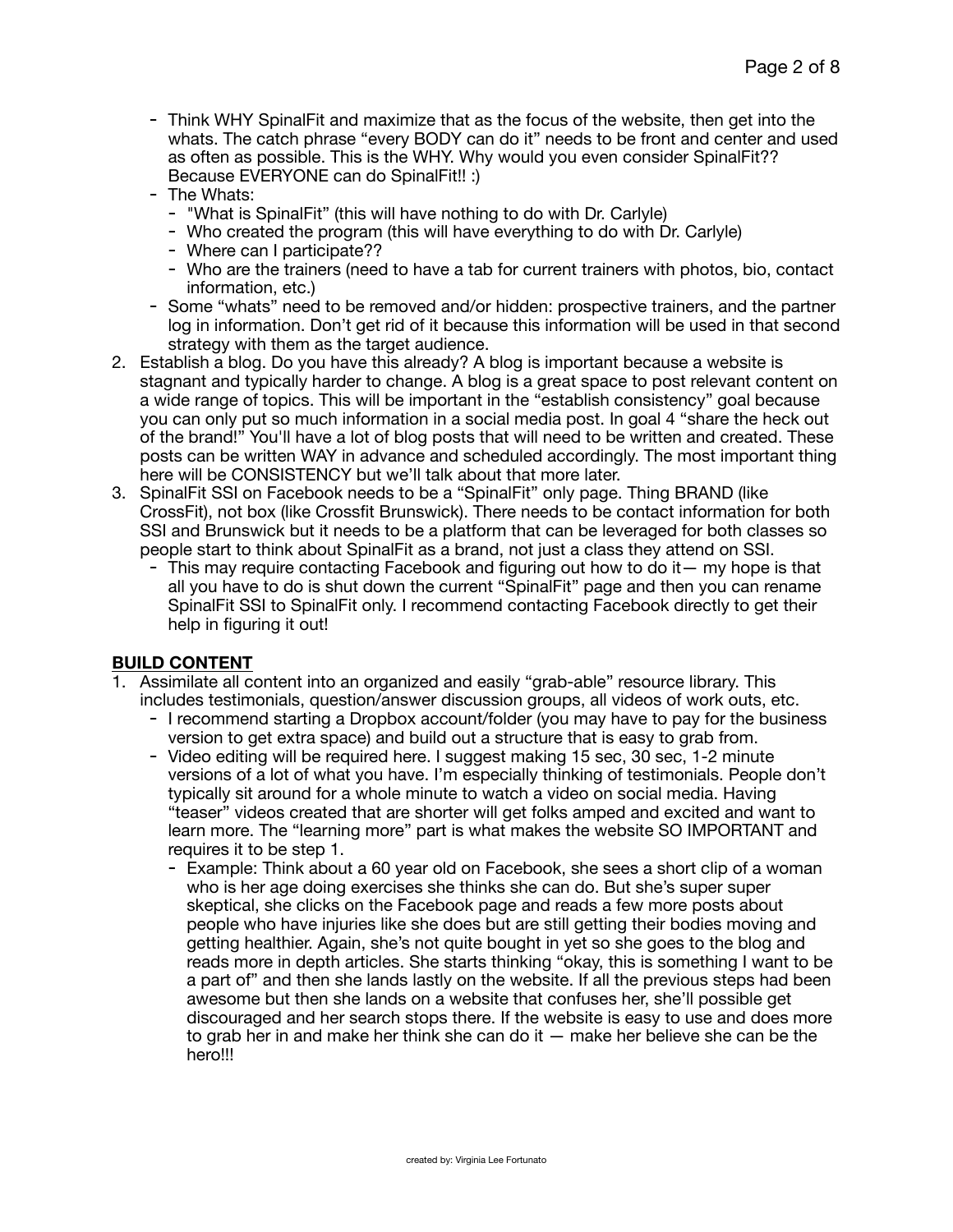- 2. Create blog posts and social media posts weeks or even months in advance. Have them written, edited, and READY to go whenever you need them! This may be leveraging information you already have, repacking existing material, or creating new content entirely.
	- I know you pay a service to write an email to your Carlyle Wellness members. Have you ever looked at metrics from that work? They should be able to tell you how many people open the emails and how many people click links in the emails. If there isn't much activity on those emails, it may be worth it to switch energy and financial resources into getting someone to help with a blog post plan instead. Why not make SpinalFit the "expert" in all things health and push that information to your Wellness folks as well?

## **ESTABLISH CONSISTENCY**

- 1. Once the website is updated, blog is created, and content is assimilated and ready to grab, determine who is going to be the designated poster is important. Managing expectations with that person and making sure they are on board with the strategy will be important.
- 2. Create a schedule for social digital media posting. I have gotten you started with a 60 day social media plan.

# **SHARE THE HECK OUT OF THE BRAND!**

- 1. I think this is pretty self explanatory :)
- 2. An important aspect of social media and brand development is not just posting. There needs to be engaging with people who are liking and commenting SpinalFit posts. Some things to think about:
	- Are you adding people as friends on Facebook?
	- Are you looking at their pages and liking photos or their posts?
	- Are you engaging with them when they comment on your posts?
- 3. Leverage current participants to help get the brand and the brand story out. Anytime a post includes a specific participant, tag them! Ask participants to share posts about themselves with their followers. My mom is a great example of doing this, getting others to do it as well will help.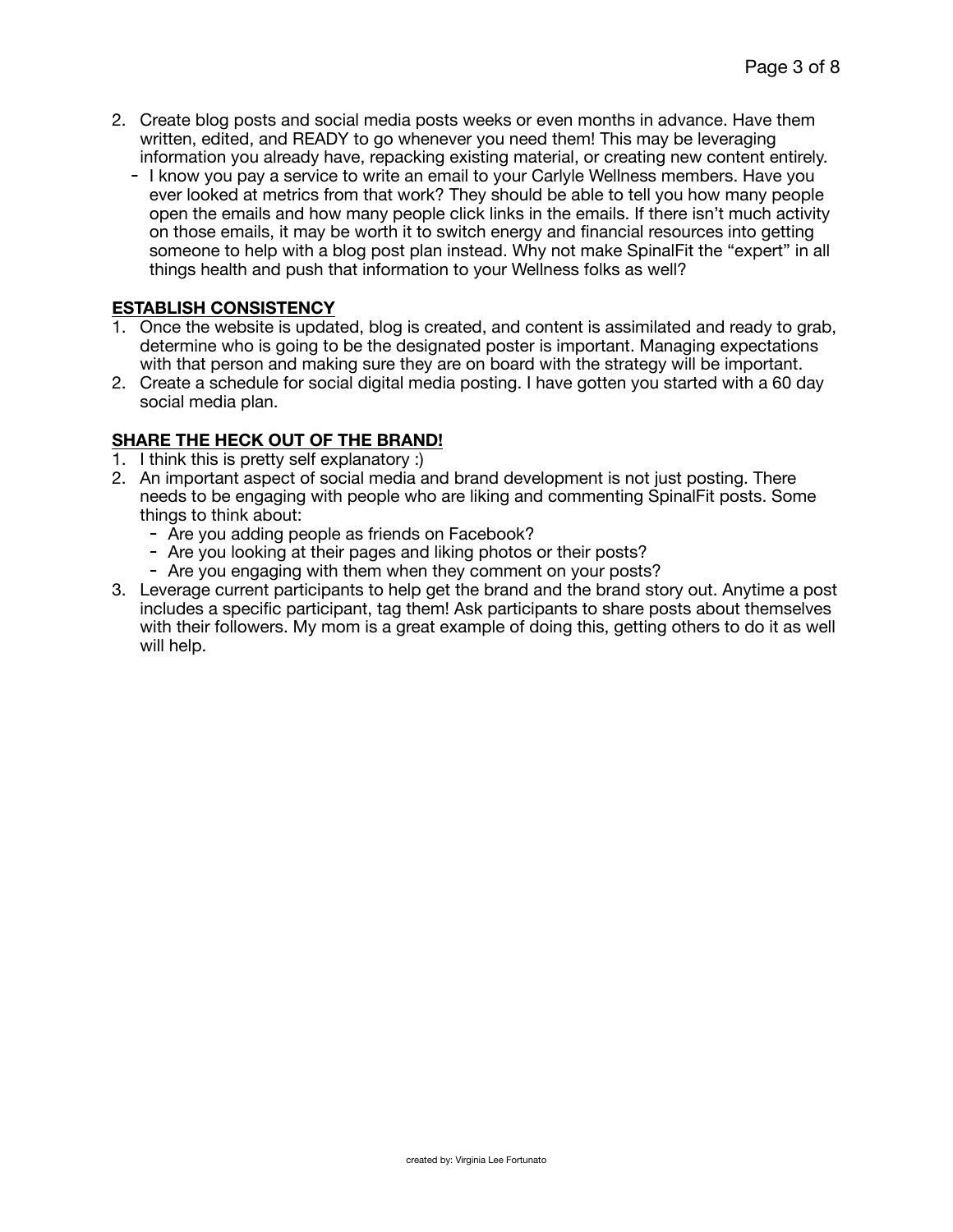## SpinalFit Social Media Plan

This plan is designed to post on 3 times a week focused on themes for the posts.

Leverage hashtags to attract people outside of common circles of influence. I recommend searching on all social media platforms for these hashtags to learn what people are already posting. Don't necessarily copy what they are doing but it helps get an idea what folks using the hashtags are already thinking about.

Monday-Friday noon-3pm have been researched as the highest activity times during the week for social media. My guess is people get lazy after they eat lunch and do some scrolling before getting back to work. In my experience, noon to 2 is an even better window. HOWEVER, that's not a hard and fast rule. If you do that for a couple weeks and aren't seeing traction, switching up the times you post— early in the morning or late at night— may bring more traffic. My biggest recommendation is anytime you make changes to times you post you try it out for several weeks before bailing and trying something new.

For 60 days do no kinds of sales pitches on social media— stick to the "building trust" and building a following with a foundation of people who are liking and getting engaged. It's less about saying "hey! Come try this out because it's awesome" and more about IMPLYING that it's awesome and you're an expert for them to seek you out because they want to be a part of the awesome!

Motivation Monday (#motivationmonday)

- These posts will focus on motivating people to get their BODY moving but also think out of the box with these quotes. Think about inspiring and motivating people in all aspects of their lives, not just their bodies.
- The goal of these days will be to earn trust in SpinalFit for people as a thought leader in the area of motivation. Channel how you motivate people in class with these posts!
- These will be Facebook only, no blog post, days
- There's an app called "Canva" that allows you to create your own quote posts. I recommend reading this or other articles similar to learn about why visual identity is [important: https://designschool.canva.com/blog/8-social-media-lessons-can-learn](https://designschool.canva.com/blog/8-social-media-lessons-can-learn-pros-templates/)[pros-templates/](https://designschool.canva.com/blog/8-social-media-lessons-can-learn-pros-templates/)
- Create your quote template and use it whenever you're posting a picture of a quote  $$ try to use the same font every time, although the photo or image behind the words can change!

Transformation Tuesday (#transformationtuesday)

- This is all about showing off your clients! Highlighting their weaknesses that turned into strengths and leveraging the testimonials you have on a weekly basis.
- Don't worry if you don't have 52 testimonials for the year. This is where the 15 second clips come into handy. For example, SpinalFit could have a month straight about Kim Belt's or Byron's transformation. The first week is about their challenges, the last week about their success and the 2 in between are about their progress. Each of those transformation Tuesday's will link to the blog post written about their entire story of transformation. So you're writing one blog post but leveraging it multiple times.
- These will be primarily focused on Facebook posts but will need a link to a full testimonial on the website
- Tuesday's are the only days you really "sales pitch".

Expert Friday (no hashtag here)

- Consider this the time you show folks you guys know what you're doing in all aspects of wellness
- This will be there the blog is important. These posts are all about education and arming the reader to be a hero in their own life regarding their health. This is where you share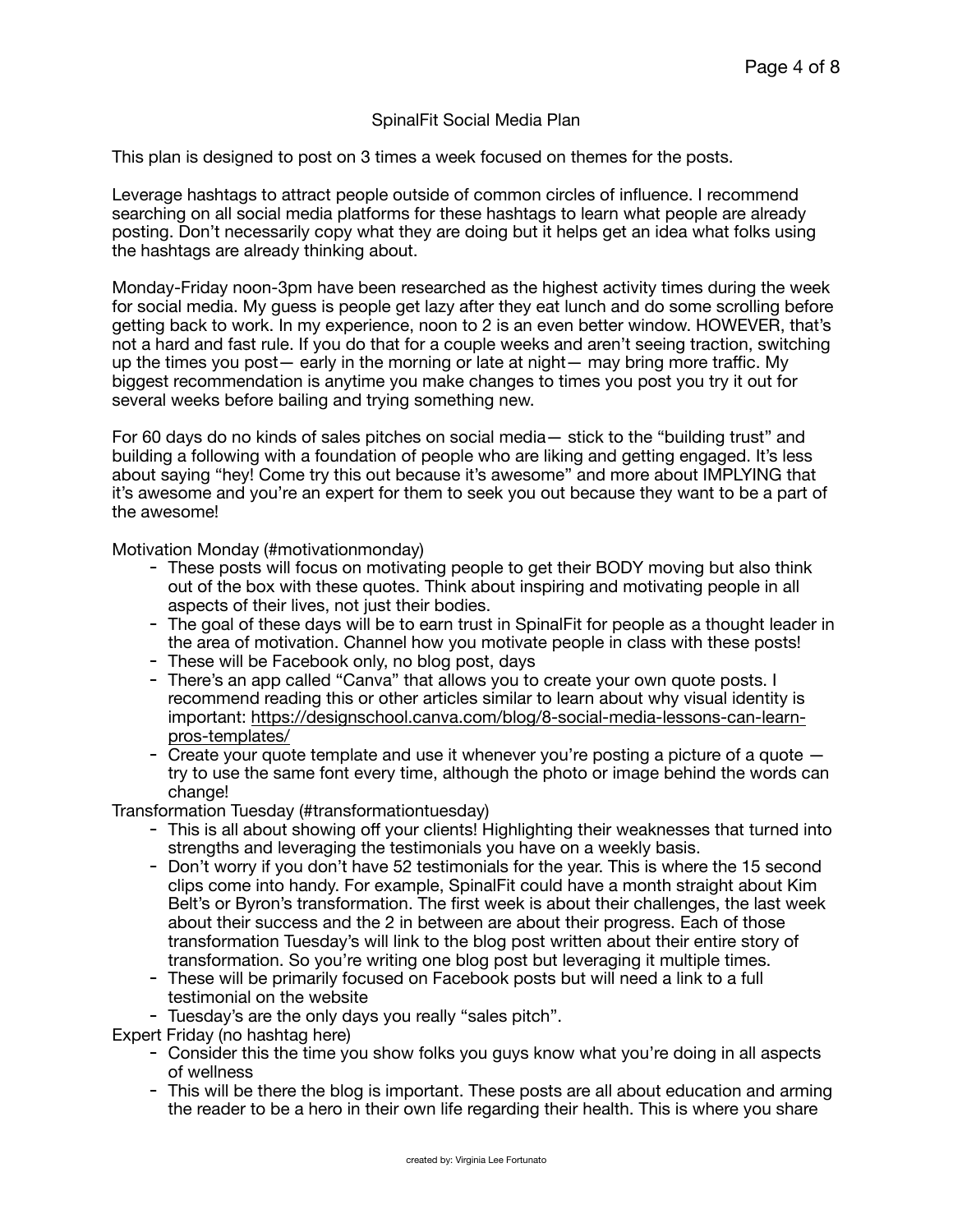tips and tricks— it's NOT a sales pitch. This is where you're "showing off" you know what you're doing with science and knowledge, etc.

- These do not have to be written all or even any of the time, they can also be vlogs.
- Since I'm not the expert I won't be able to give recommendations as to what specifically you need to post about but things that come to mind are:
	- Why is drinking water important?
	- Why should you care about your endocrine/neurological/any other systems? (You could make this a blog "series" that lasts several weeks and talks about all the different systems in the body
	- That's where my suggestions stop :) feel free to text me to ask if I think it's a good idea to post a specific topic
- The important thing to remember here is to portray SpinalFit as an expert in health and fitness and not to be too cocky and arrogant.
- ALSO you don't have to always write your own blog posts. Some Fridays you'll want to leverage another blog or author or person you trust with your own health and post on Facebook the link to their page
- Any time you post on the blog, you'll need to post a teaser on Facebook using a sentence (no more than 3) from the post that makes people want to read more. Or another quote that is relevant that causes people to pause and makes them want to read.

| Day            | Day of<br>Week | Theme                     | Content                                                                                                                             | Platform(s)                                                             |
|----------------|----------------|---------------------------|-------------------------------------------------------------------------------------------------------------------------------------|-------------------------------------------------------------------------|
| 1              | Monday         | Motivation<br>Monday      | Post your first motivational<br>quote using your quote<br>template                                                                  | Facebook                                                                |
| $\overline{c}$ | Tuesday        | Transformation<br>Tuesday | Participant's transformation<br>journey:<br>Video snipit of them sharing<br>their challenges/why they<br>joined SpinalFit           | Facebook<br>Link to Website<br><b>Testimonial</b>                       |
| 3              | Wed            | <b>Break</b>              |                                                                                                                                     |                                                                         |
| 4              | <b>Thurs</b>   | <b>Break</b>              |                                                                                                                                     |                                                                         |
| 5              | Friday         | <b>Expert Day</b>         | <b>NOT A SALES PITCH but</b><br>share some of the science<br>behind SpinalFit                                                       | <b>Blog Post</b><br>"Advertise" blog post<br>on Facebook with<br>teaser |
| 6              | Sat            | <b>Break</b>              |                                                                                                                                     |                                                                         |
| $\overline{7}$ | Sun            | <b>Break</b>              |                                                                                                                                     |                                                                         |
| 8              | Monday         | Motivation<br>Monday      | YouTube video that inspires<br>such as the Gatorade Secret<br>to Victory video: https://<br>www.youtube.com/watch?<br>v=hSLV3AjLiZk |                                                                         |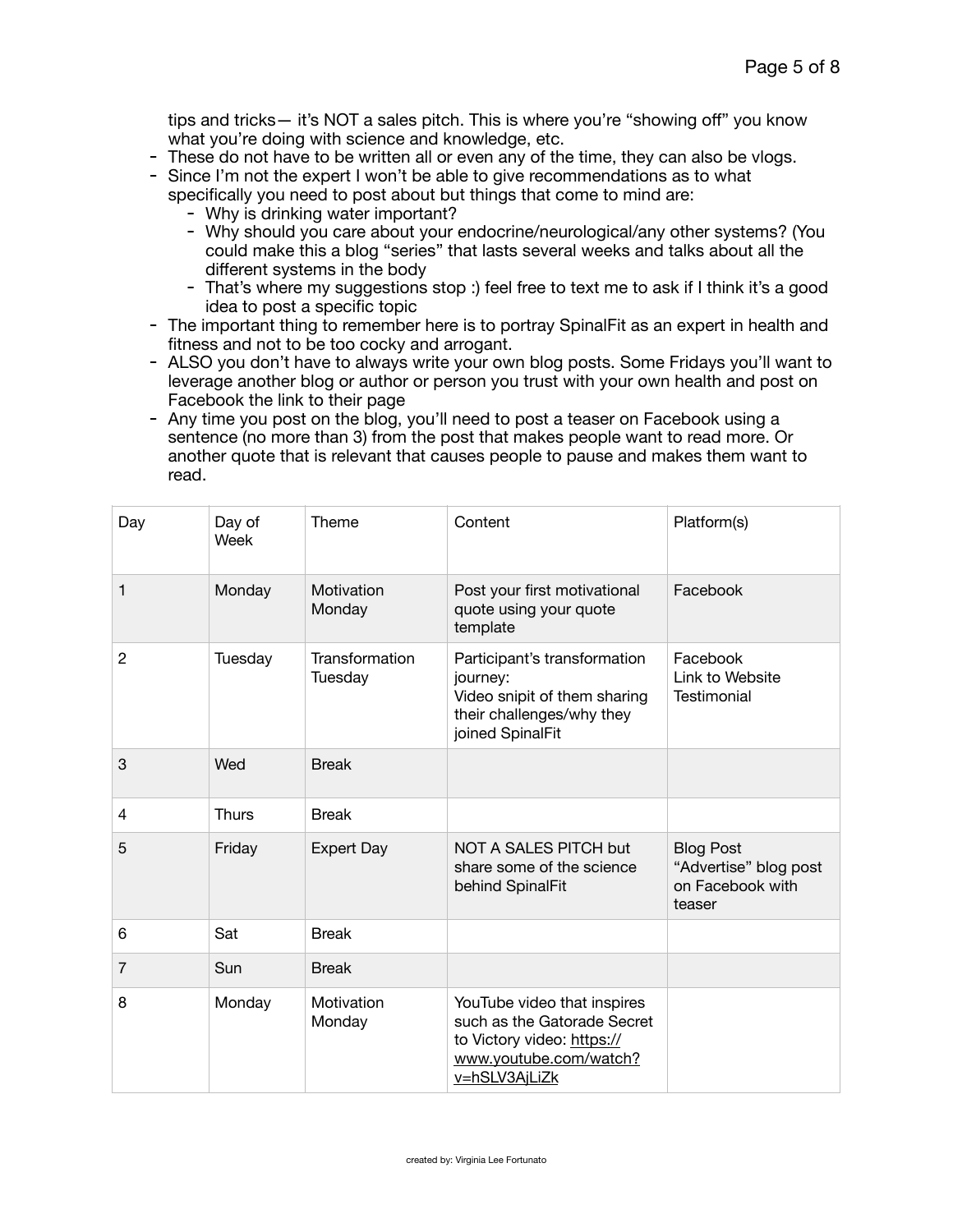| 9  | Tuesday      | Transformation<br>Tuesday | Participant's transformation<br>journey:<br>Video snipit of them doing or<br>sharing their start of SpinalFit                               | Facebook<br>Link to Website<br><b>Testimonial</b>                             |
|----|--------------|---------------------------|---------------------------------------------------------------------------------------------------------------------------------------------|-------------------------------------------------------------------------------|
| 10 | Wed          | <b>Break</b>              |                                                                                                                                             |                                                                               |
| 11 | <b>Thurs</b> | <b>Break</b>              |                                                                                                                                             |                                                                               |
| 12 | Friday       | <b>Expert Day</b>         | "Is water really important" or<br>other one blog idea                                                                                       | <b>Blog Post</b><br>"Advertise" blog post<br>on Facebook with<br>teaser       |
| 13 | Sat          | <b>Break</b>              |                                                                                                                                             |                                                                               |
| 14 | Sun          | <b>Break</b>              |                                                                                                                                             |                                                                               |
| 15 | Monday       | Motivation<br>Monday      | Motivational quote using<br>quote template                                                                                                  | Facebook                                                                      |
| 16 | Tuesday      | Transformation<br>Tuesday | Participant's transformation<br>journey:<br>Video snipit of them getting<br>stronger in SpinalFit                                           | Facebook<br>Link to Website<br>Testimonial                                    |
| 17 | Wed          | <b>Break</b>              |                                                                                                                                             |                                                                               |
| 18 | <b>Thurs</b> | <b>Break</b>              |                                                                                                                                             |                                                                               |
| 19 | Friday       | <b>Expert Day</b>         | Find a blog post you believe<br>in/stand behind and post on<br>Facebook with a teaser and if<br>it's a personal friend, tag that<br>friend! | No SpinalFit Blog Post<br>"Advertise" blog post<br>on Facebook with<br>teaser |
| 20 | Sat          | <b>Break</b>              |                                                                                                                                             |                                                                               |
| 21 | Sun          | <b>Break</b>              |                                                                                                                                             |                                                                               |
| 22 | Monday       | Motivation<br>Monday      | SHORT YouTube video for<br>motivation                                                                                                       | Facebook                                                                      |
| 23 | Tuesday      | Transformation<br>Tuesday | Participant's transformation<br>journey: Celebration day!<br>How have their lives been<br>impacted by SpinalFit?                            | Facebook<br>Link to Website<br><b>Testimonial</b>                             |
| 24 | Wed          | <b>Break</b>              |                                                                                                                                             |                                                                               |
| 25 | <b>Thurs</b> | <b>Break</b>              |                                                                                                                                             |                                                                               |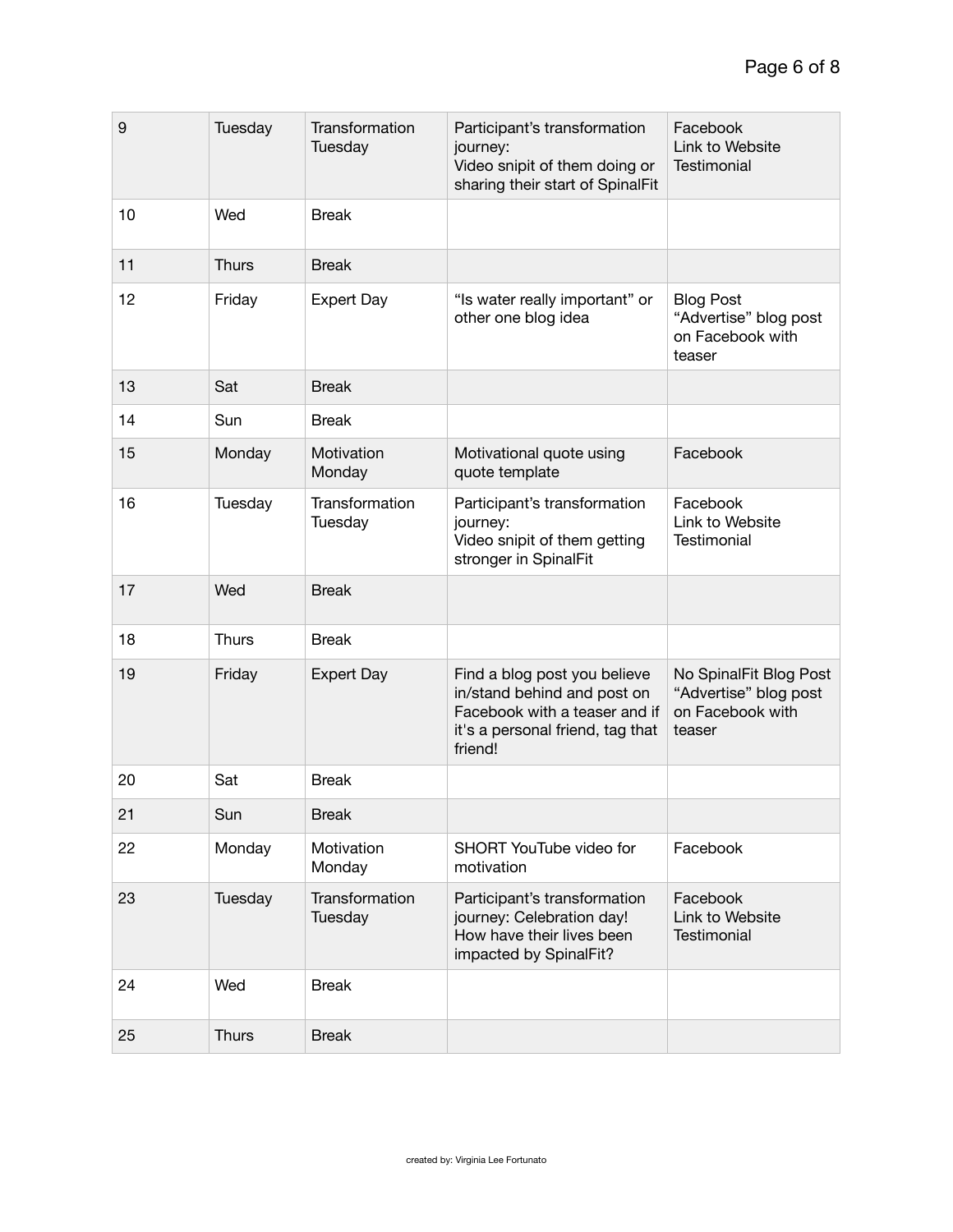| 26 | Friday       | <b>Expert Day</b>         | "Systems of the body"<br>teaching opportunity series?<br>Introduce it with the teaser<br>and tell them how long they<br>need to "stick around" to<br>learn like "in the next 7<br>weeks we'll talk about" | <b>Blog Post</b><br>"Advertise" blog post<br>on Facebook with<br>teaser |
|----|--------------|---------------------------|-----------------------------------------------------------------------------------------------------------------------------------------------------------------------------------------------------------|-------------------------------------------------------------------------|
| 27 | Sat          | <b>Break</b>              |                                                                                                                                                                                                           |                                                                         |
| 28 | Sun          | <b>Break</b>              |                                                                                                                                                                                                           |                                                                         |
| 29 | Monday       | Motivation<br>Monday      | Motivational quote using<br>template                                                                                                                                                                      | Facebook                                                                |
| 30 | Tuesday      | Transformation<br>Tuesday | Start again with the<br>Participant's transformation<br>journey:<br>Video snipit of them sharing<br>their challenges/why they<br>joined SpinalFit                                                         | Facebook<br>Link to Website<br>Testimonial                              |
| 31 | Wed          | <b>Break</b>              |                                                                                                                                                                                                           |                                                                         |
| 32 | <b>Thurs</b> | <b>Break</b>              |                                                                                                                                                                                                           |                                                                         |
| 33 | Friday       | <b>Expert Day</b>         | Systems of the body<br>continued                                                                                                                                                                          | <b>Blog Post</b><br>"Advertise" blog post<br>on Facebook with<br>teaser |
| 34 | Sat          | <b>Break</b>              |                                                                                                                                                                                                           |                                                                         |
| 35 | Sun          | <b>Break</b>              |                                                                                                                                                                                                           |                                                                         |
| 36 | Monday       | Motivation<br>Monday      | Motivational quote using<br>template                                                                                                                                                                      | Facebook                                                                |
| 37 | Tuesday      | Transformation<br>Tuesday | Participant's transformation<br>journey:<br>Video snipit of them doing or<br>sharing their start of SpinalFit                                                                                             | Facebook<br>Link to Website<br>Testimonial                              |
| 38 | Wed          | <b>Break</b>              |                                                                                                                                                                                                           |                                                                         |
| 39 | <b>Thurs</b> | <b>Break</b>              |                                                                                                                                                                                                           |                                                                         |
| 40 | Friday       | <b>Expert Day</b>         | Systems of the body<br>continued                                                                                                                                                                          | <b>Blog Post</b><br>"Advertise" blog post<br>on Facebook with<br>teaser |
| 41 | Sat          | <b>Break</b>              |                                                                                                                                                                                                           |                                                                         |
| 42 | Sun          | <b>Break</b>              |                                                                                                                                                                                                           |                                                                         |